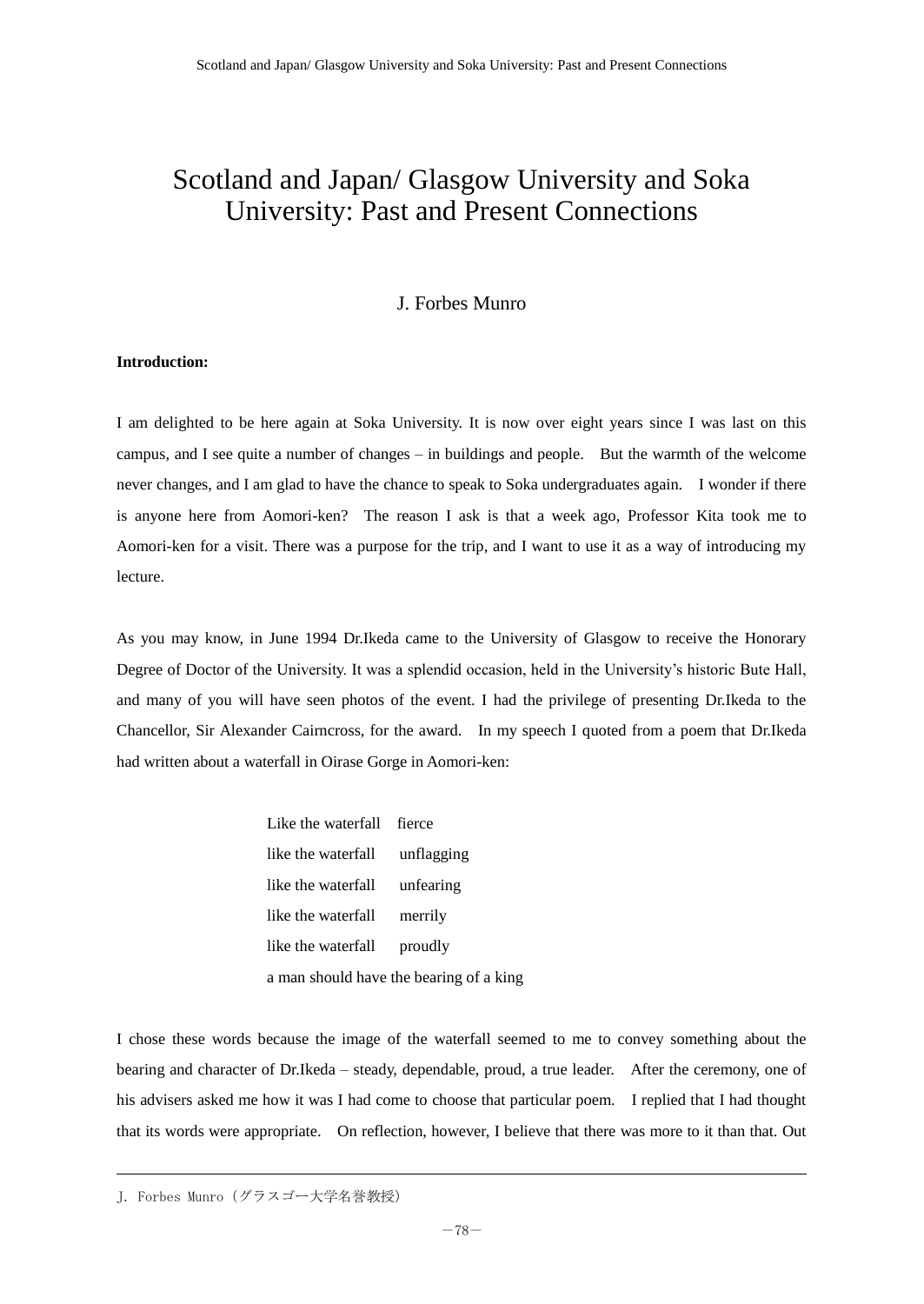of all the many fine poems that Dr.Ikeda has written, I responded to that one because it also evoked memories of my own childhood and youth.

Let me explain. My country, Scotland, is about the size of Hokkaido in terms of area and population. I was born and raised in the most northerly part of the mainland, in the region called the Highlands, and I therefore grew up in a countryside very similar to that of Aomori-ken. It is a land of mountains, lakes and fast-flowing rivers; a land of ancient castles and small historic towns. And where you have mountains and rivers, you have waterfalls. This is the waterfall closest to my family's ancestral home. It is called the Falls of Rogie, and it is a spot I visited regularly with family and friends when I was a boy. As you see, our rivers in Scotland are home to the Atlantic salmon, and one of the finest sights at our waterfalls are the annual runs of salmon leaping the torrents to reach the quieter spawning grounds upriver. So I now realise that when I first read Dr.Ikeda's poem about the Oirase waterfall – thousands of miles away on the other side of the globe – I was attracted to it not just because it seemed to say so much about its author. It also conjured up for me another set of images and emotions – of family, roots, community and the sense of security that goes with them. I think these sentiments are understood and shared by the people of Aomori-ken, and underlie their pride in the way that Dr.Ikeda wrote about the Oirase waterfall.

While I was in Aomori, I discovered that it shares something else with my homeland. Aomori is the main centre in Japan for the sport of curling. But I wonder if you are aware that Scotland is the original home of curling? It is a game that we invented and exported to the rest of the world. The game started centuries ago. The oldest curling stone that can be dated is from the 1560s. It was a pastime of country people, played on frozen lochs (or lakes) when, in the depths of winter, there was little farming work to be done. During the 1930s and 1940s, however, it moved indoors, into ice rinks, and became a sport enjoyed as much by urban as by rural people. It also became extremely popular in Canada, to which many Scots emigrated, and in other parts of northern Europe. I am pleased to see it putting down roots in Japan.

Scottish people also invented and exported another game. I wonder if you know what it is? Yes, golf. In Scotland, golf is not a sport for businessmen or rich people. Even I play it.

While we are on the subject of shared sporting passions, let me show you a picture of someone. Do you know who he is? Yes, Shunsuke Nakamura is the first Japanese to play professional soccer in the Scottish Premier League. He plays for Glasgow Celtic, currently the best team in the league, and his considerable skills are much admired by my countrymen.

So Scotland and Japan have much in common, despite their difference in size. There are many links that bind us. One of these is the connection between Soka University and Glasgow University that began when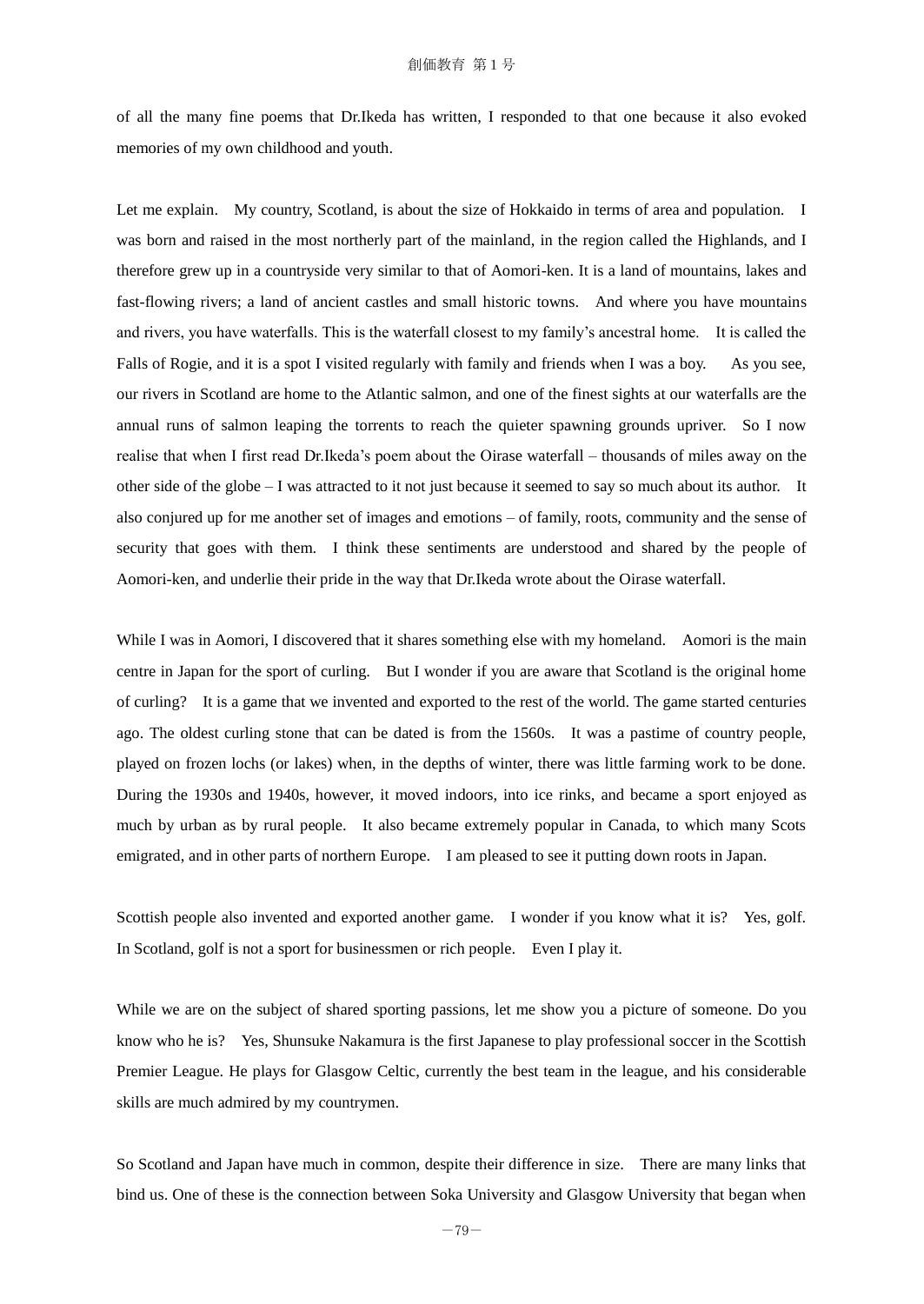Professor Kita arrived in Glasgow as a young postgraduate student in 1975, that grew with the introduction of a student exchange scheme in the 1980s, and that has seen several staff members of Soka University enjoy visiting researcher facilities in Glasgow. The award of an honorary degree to Dr.Ikeda in 1994 expressed support for this connection while also of course recognising Dr.Ikeda's great personal qualities. I want to say a little about the students who have come to Glasgow from Soka University over the last twenty years. But before I do, I want to go back in time a bit - to demonstrate that connections between our two countries have much deeper roots than the current presence of Shunsuke Nakamura in Glasgow or even me here in Soka University.

I want to take us back to the Meiji era, when Japan was modernizing rapidly and looked abroad for technology, for intellectual inspiration and for institutions and forms of organisation that could be adapted to Japanese needs. It did this both by sending government missions and students overseas, and by inviting Westerners of many nationalities to bring their knowledge and skills to Japan.

For engineering skills, and for the education and training of young engineers in particular, Japan looked to Scotland. By the mid-19th century Scotland was a major world centre of science and engineering. Its universities, especially Glasgow and Edinburgh, were leading institutions in scientific and engineering research and in the training of engineers. In 1840, for example, Glasgow University had appointed the first professor of engineering anywhere in the United Kingdom. The showpiece of Scottish engineering skills was the great cantilevered railway bridge across the Firth of Forth, near Edinburgh. But these engineering skills were also expressed in a range of other technologies – from the submarine telegraph cable to the triple-expansion steam engine – that drove the rapid globalisation of the period. They also contributed to more mundane, but no less important, improvements in the physical environment of the rapidly industrialising cities. Engineering held a very high level of respect in late nineteenth century Scotland, more so than in England. As a practical science and an academic subject it fitted well into Scottish educational traditions and it attracted some of the most talented young men of the time. As a desirable profession, it matched Medicine and the Law for young Scots.

It will not surprise you therefore that from the 1870s onwards, Japanese students came to Scotland in some numbers – mainly to study physics with the famous Lord Kelvin in Glasgow University, or to study mechanical engineering, marine engineering and naval architecture in the same university. This is a photograph of a party held by Japan's consul in Glasgow in the early 1900s – probably to celebrate the Emperor's birthday. The very serious young men, most with moustaches, are all Japanese students in the city. But look at the seated European figures. The small man in the middle is the honorary Japanese consul in Glasgow, a ship-broker and agent named A.R. Brown. The man on the right, the one with a full beard, is named Henry Dyer, and he, more than any other individual, can be attributed with laying the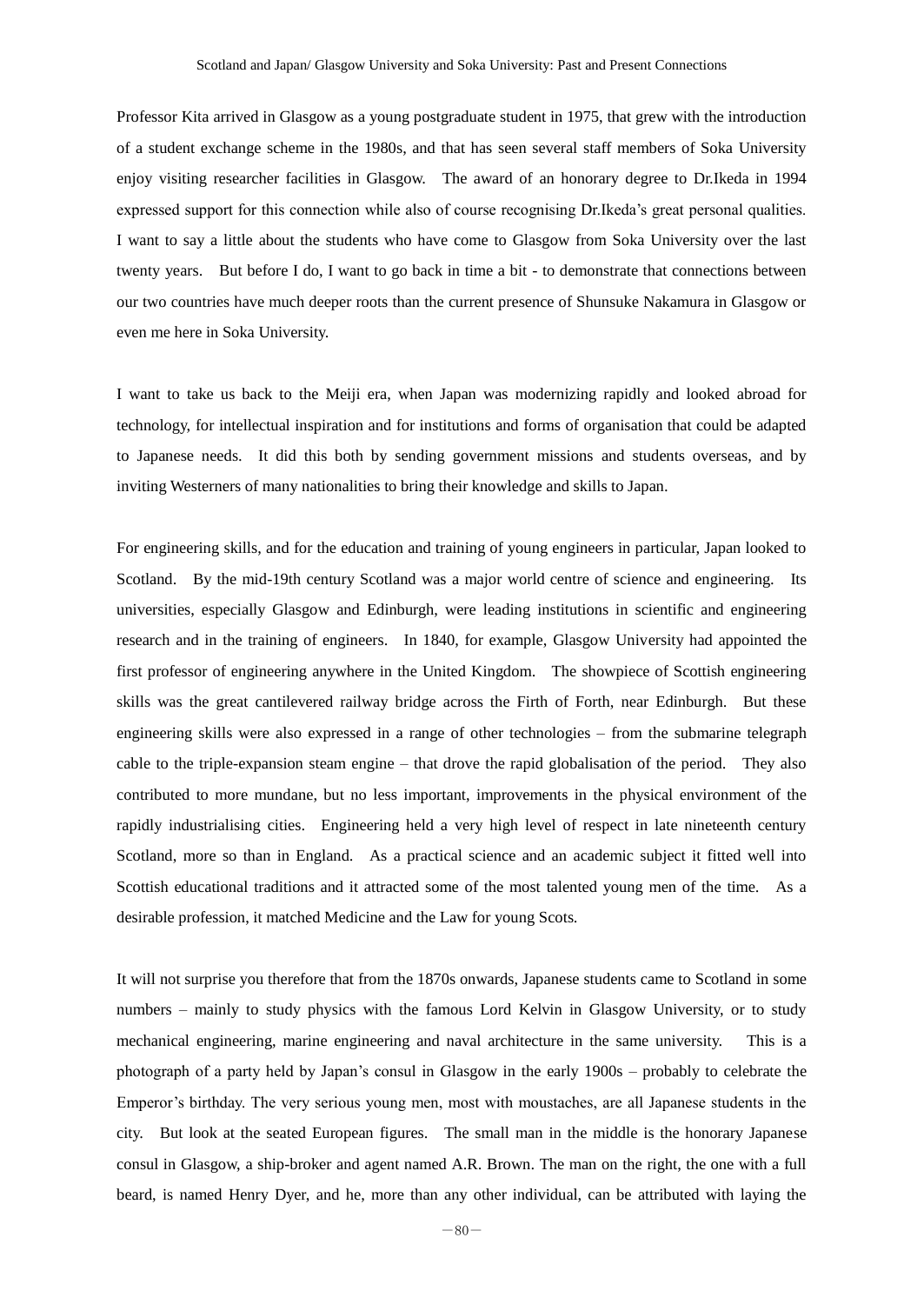## 創価教育 第1号

foundations for these educational links between Scotland and Japan.

However, the story starts not with Dyer, but with another man, named Richard Henry Brunton. He was a lighthouse engineer and also the first the first *o-yatoi* or hired foreigner to be engaged by the Meiji government – in the year 1869. This came about because, with the rise of international shipping in Japanese waters, the safety of navigation around the shore-line became a prime concern. The Meiji government asked that a British engineer be sent to Japan to construct lighthouses. The government in London, realising that Japan's coastal conditions were more like those of Scotland than England, passed on the request to the Commissioners for Northern Lighthouses in Edinburgh, who in turn selected Brunton for the job. Brunton, who came from Aberdeenshire, was a railway engineer by profession. However, the famous Stevenson brothers, who were the engineers for the Northern Lighthouse Board, gave him a short training course in lighthouse construction before he set off for Japan. Between 1868 and 1876 he developed the government's lighthouse bureau, and constructed some 26 lighthouses on different parts of the coastline. He also worked on the public water supply and the harbour facilities at Yokohama, where a statue commemorates his accomplishments. In 1872 Brunton returned briefly to Scotland, to act as a guide to the visiting Iwakura Mission and to show its members what Scotland had to offer in terms of new technology. Part of the Iwakura' Mission's purpose was to recruit teachers of practical subjects for a new college of engineering being planned for Japan, and Brunton's introductions to engineering professionals and academics in Scotland was crucial to that purpose.

As a result of the Iwakura Mission, Henry Dyer was appointed as the first Principal and Professor of Civil Engineering of the new College of Engineering (*kobu daigakko)*, and between 1873 and 1879, four successive groups of Scottish academics went out to Japan to teach in the new college.

Henry Dyer's home was in Lanarkshire, in the industrial West of Scotland. As a young man he became an apprentice engineer, and attended evening classes at Anderson College in Glasgow. He then moved on to Glasgow University, where he took a B.Sc. and Certificate in Engineering Science, and was selected by the Professor of Engineering to fill the new post at the *kobu daigakko* in Tokyo*.* At the time he was only 25 years old. Dyer was Principal of the Imperial College of Engineering from 1873 until 1882. During that period he laid the foundations for an entire academic curriculum, as well as providing for the residential and social well being of the students. He recruited the first Japanese member of staff – Kiochiro Sughi, who had been left in Edinburgh by the Iwakura Mission, and had studied Engineering Drawing at Edinburgh University. By 1881, the first batch of graduates from the college was being sent to the UK for further studies – mainly to Glasgow University. Dyer can truly be called the 'father of engineering education in Japan.'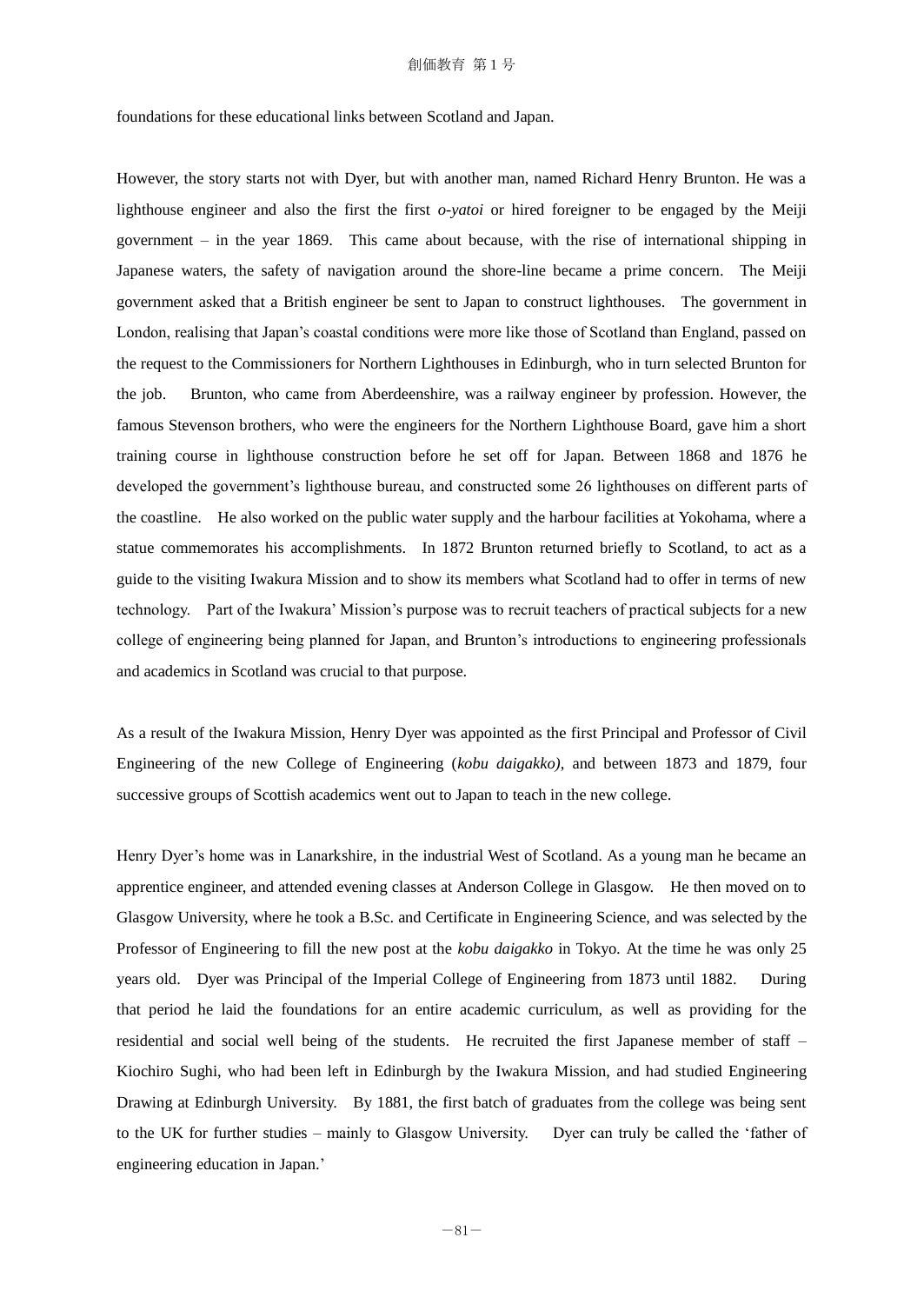For all his significance, however, Dyer was not the only prominent Scottish engineer and educator to come to Meiji Japan. The most brilliant, and most successful, was probably James Alfred Ewing who in 1878 was appointed as the first professor of mechanical engineering in the newly-opened Tokyo University. Ewing was then only 23 years old. He came from the city of Dundee on the Firth of Tay, and had studied engineering at Edinburgh University before setting out for Japan. There in the *Tokyo Daigaku* he taught courses on mechanics and heat engines to engineering students, and on electricity and magnetism to students of physics. He also collaborated with another Scottish academic, John Milne of the *kobu daigakko,*  to develop a new and improved type of seismograph. It does not need me to point out to how important it was for Japan to possess an instrument for accurately measuring movements in the earth. Ewing returned to Scotland in 1883. He had a very distinguished subsequent career as an engineer and physicist in Dundee and Cambridge, contributing to the development of the steam turbine engine and to the field of naval code encryption. He became Principal of Edinburgh University in 1916.

In 1886 the *Tokyo Daigaku* and the *kobu daigakko* merged to become Tokyo Imperial University. The College of Engineering became the University's Engineering Faculty. A year later, in 1887, William Burton was appointed as the university's first professor of sanitary engineering. Burton was born and educated in Edinburgh, where his father was a distinguished lawyer and amateur historian. He undertook an apprenticeship with Edinburgh's leading firm of hydraulic engineers, and then moved to London, where he was active in developing an improved water and sanitation system for that great city. At Tokyo University, in addition to his teaching, Burton held the position of engineer to the Sanitary Department of the Interior Ministry. In that capacity he designed water and drainage systems for Tokyo, as well as other towns and cities in Japan and Taiwan. He also designed Tokyo's first sky-scraper – known as Asakusa 12-Stories. It was a concert and entertainment centre, housing Japan's first electric lift, and it survived until the Great Kanto earthquake of 1923. Burton had a Japanese wife and daughter, and died in Tokyo in 1899 at the relatively young age of 43 years. Probably more than any other single person, he ensured that the population of Japan's cities could expand without suffering the effects of cholera and other water-borne diseases.

It will hopefully be obvious that post-1868 Japan benefited considerably from the engineering knowledge and skills that were exported from Scotland to Japan. Men like Dyer, Ewing and Burton, as well as a number of others I do not have time to discuss, had a truly significant impact on the Japanese economy and society. Collectively, they contributed both to the development of Japan's physical infrastructure and to the training of its first cohort of graduate-level engineers. Many of their students, in fact, became the leading professionals in the on-going development of industry, public works and education in Japan. So the students trained by Scots in Japan and the students who went from Japan to Scotland – sometimes these were the same people – were inheritors of the accumulated engineering skills and knowledge of Scotland.